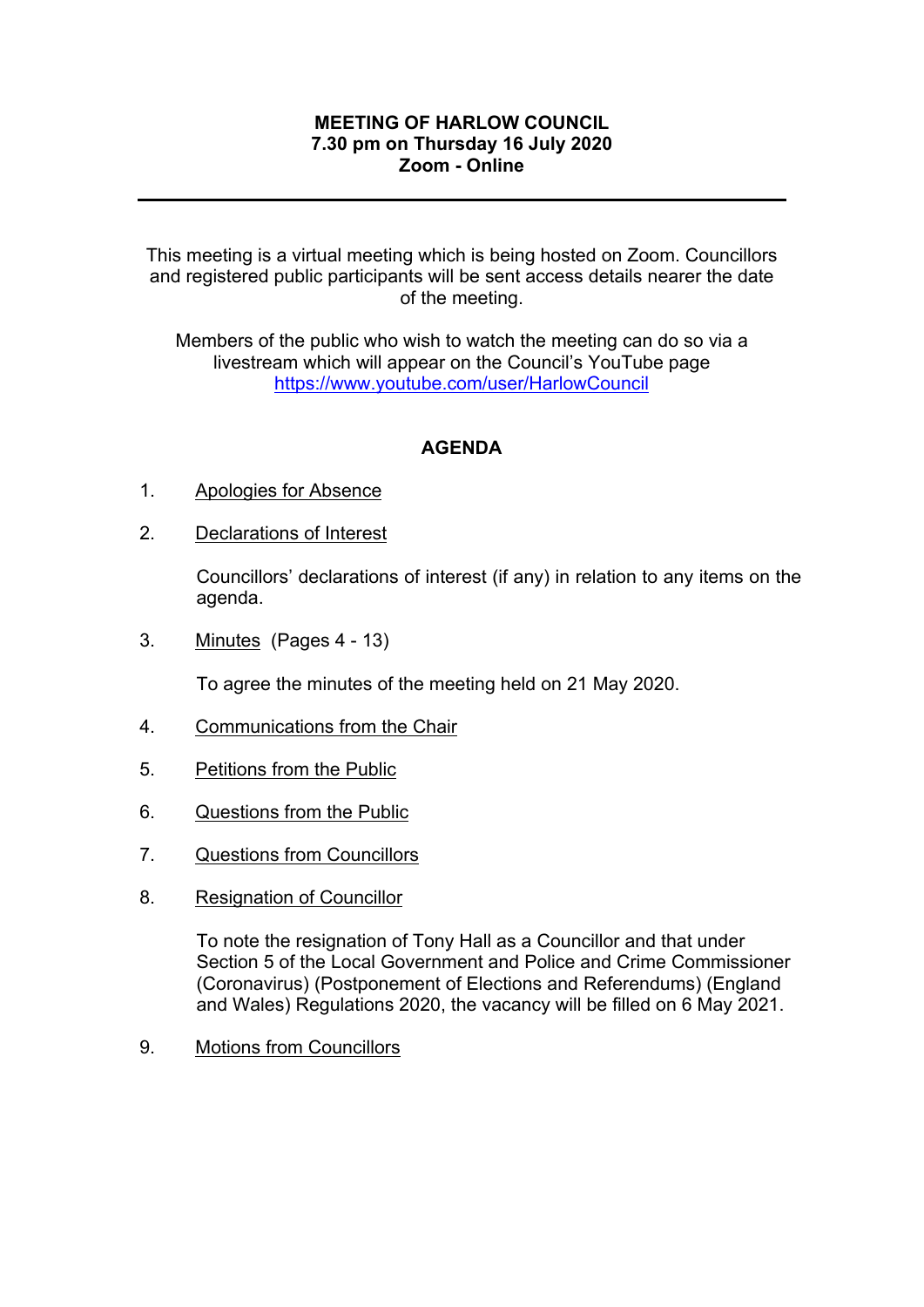## 10. Main Debate

In accordance with Council Procedure Rule 17.3, the Chair will call on the Leader of the Council to introduce the debate on the work undertaken by the Council in 2019/20 municipal year together with any highlights, pressures and potential issues for the coming year.

## 11. References from Cabinet and Committees

a) Referral from Licensing Committee - Electronic Payment of Fares in Hackney Carriage and Private Hire Vehicles - Outcome of Consultation (Pages 14 - 47)

Licensing Committee recommended to Full Council that:

- i) A condition be attached to Hackney Carriage Vehicle Licences to require that Hackney Carriage Vehicles be equipped with electronic payment facilities as set out in Proposals in paragraphs 54 to 61 of the report.
- ii) Subject to ii, authority to approve the details of the conditions is delegated to the Environment and Licensing Manager, in consultation with the Chair of the Licensing **Committee.**
- b) Referral from Audit and Standards Committee Audit and Standards Committee Annual Report 2019/20 (Pages 48 - 54)

Audit and Standards Committee recommended to Full Council that the Annual Report for the Audit and Standards Committee for 2019/20 be agreed.

- c) Referral from Scrutiny Committee Review of Overview and Scrutiny - Final Report (to follow)
- 12. Reports from Officers
	- a) Annual Reports from Councillors Appointed to Outside Bodies (Pages 55 - 60)
- 13. Minutes of Cabinet and Committee Meetings

To note the following Cabinet and Committee minutes:

- a) Minutes of meeting Tuesday, 21 January 2020 of Licensing Committee (Pages 61 - 63)
- b) Minutes of meeting Thursday, 23 January 2020 of Cabinet (Pages 64 - 74)